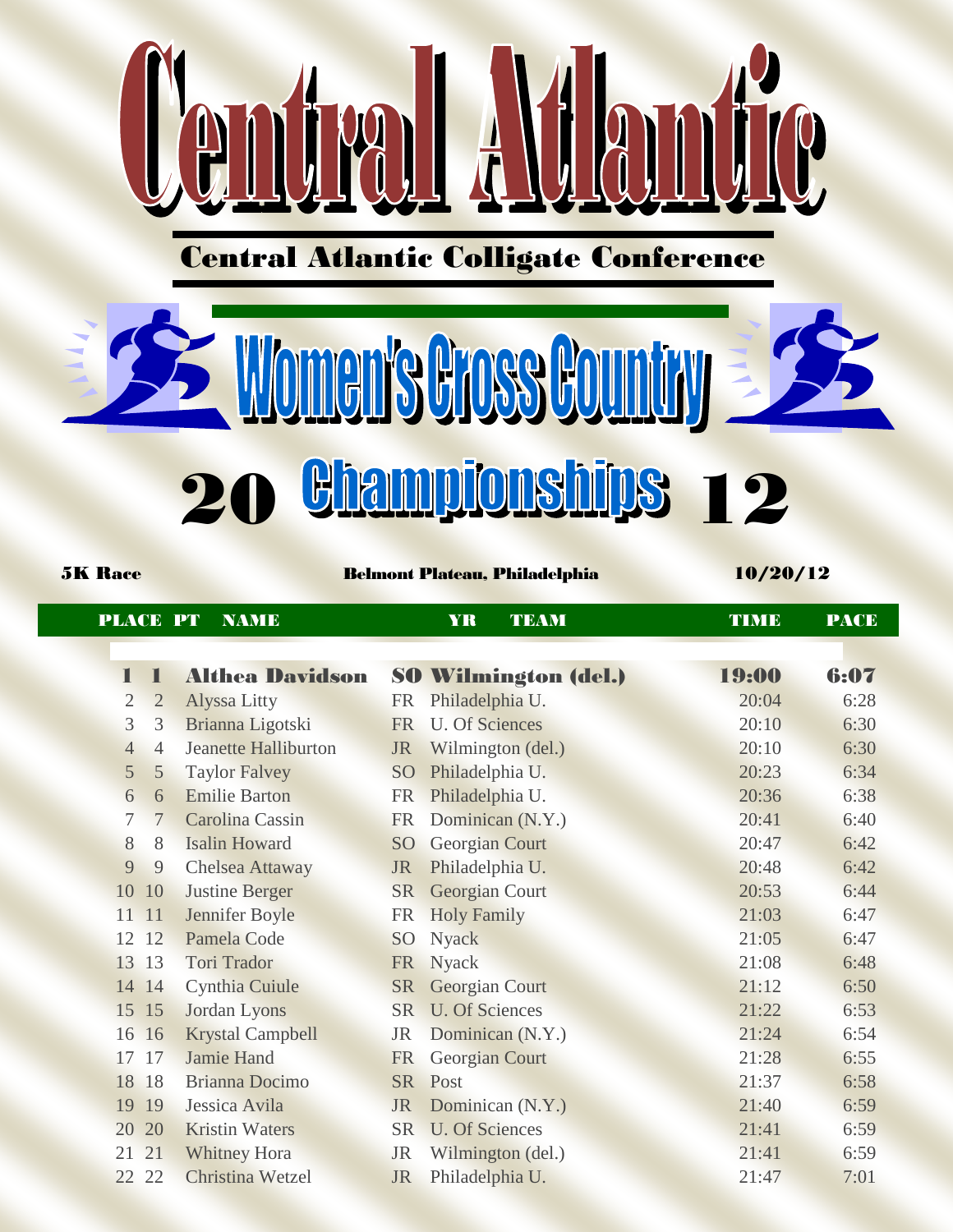| 23 23    | Sarah Bariglio            | SO <sub>1</sub> | <b>Holy Family</b>    | 21:54 | 7:03 |
|----------|---------------------------|-----------------|-----------------------|-------|------|
| 24 24    | <b>Veronica Blekis</b>    | <b>JR</b>       | Post                  | 22:02 | 7:06 |
| 25<br>25 | <b>Renee Roncase</b>      | S <sub>O</sub>  | Dominican (N.Y.)      | 22:03 | 7:06 |
| 26 26    | <b>Courtney Lafferty</b>  |                 | FR Philadelphia U.    | 22:03 | 7:06 |
| 27<br>27 | <b>Taylor Landis</b>      | <b>FR</b>       | Caldwell              | 22:14 | 7:10 |
| 28 28    | <b>Dominique Thomas</b>   | <b>JR</b>       | <b>Holy Family</b>    | 22:17 | 7:11 |
| 29<br>29 | <b>Melissa Humble</b>     | <b>SO</b>       | <b>U. Of Sciences</b> | 22:18 | 7:11 |
| 30 30    | <b>Grace John</b>         | <b>FR</b>       | <b>U. Of Sciences</b> | 22:32 | 7:15 |
| 31 31    | <b>Ashley Ramdin</b>      | SO <sub>1</sub> | Dominican (N.Y.)      | 22:41 | 7:18 |
| 32 32    | Laura Amdur               | <b>FR</b>       | <b>Georgian Court</b> | 22:48 | 7:21 |
| 33 33    | <b>Sara Wilkins</b>       | <b>JR</b>       | Caldwell              | 22:51 | 7:22 |
| 34 34    | Briana Kuykendall         | <b>FR</b>       | <b>Nyack</b>          | 22:52 | 7:22 |
| 35 35    | Sylvia Bialy              | SO <sub>1</sub> | Felician              | 22:52 | 7:22 |
| 36 36    | <b>Allison Landry</b>     | <b>SR</b>       | <b>Georgian Court</b> | 22:53 | 7:22 |
| 37 37    | <b>Delainey Price</b>     | <b>JR</b>       | <b>Holy Family</b>    | 22:54 | 7:22 |
| 38 38    | <b>Megan Curran</b>       | <b>FR</b>       | Nyack                 | 22:55 | 7:23 |
| 39 39    | <b>Allison Kmetz</b>      | <b>FR</b>       | <b>U. Of Sciences</b> | 22:57 | 7:23 |
| 40 40    | Farheen Abbasi            | SO <sub>1</sub> | Bloomfield            | 23:09 | 7:27 |
| 41<br>41 | <b>Megan Kelly</b>        | <b>SO</b>       | <b>Georgian Court</b> | 23:15 | 7:29 |
| 42 42    | Jennifer O'Laughlin       | <b>SO</b>       | <b>U. Of Sciences</b> | 23:15 | 7:29 |
| 43 43    | <b>Morgan Ferrick</b>     | <b>FR</b>       | Wilmington (del.)     | 23:18 | 7:30 |
| 44 44    | <b>Lianne Rossi</b>       | SO              | Felician              | 23:21 | 7:31 |
| 45 45    | Andrea Saracino           | S <sub>O</sub>  | Felician              | 23:30 | 7:34 |
| 46 46    | <b>Emily Schwiederek</b>  | <b>FR</b>       | Concordia (N.Y.)      | 23:37 | 7:36 |
| 47 47    | <b>Valery Miller</b>      | JR              | <b>Holy Family</b>    | 23:40 | 7:37 |
| 48 48    | <b>Lisette Castillo</b>   | <b>SO</b>       | Bloomfield            | 23:46 | 7:39 |
| 49 49    | <b>Bethany Allison</b>    | <b>JR</b>       | <b>Nyack</b>          | 23:48 | 7:40 |
| 50 50    | <b>Amber Reed</b>         | <b>SO</b>       | Post                  | 23:49 | 7:40 |
|          |                           |                 |                       |       |      |
| 51 51    | <b>Rachel Barnett</b>     | <b>FR</b>       | <b>Chestnut Hill</b>  | 23:50 | 7:40 |
| 52 52    | Nahja Carter              | <b>FR</b>       | Bloomfield            | 23:53 | 7:41 |
| 53 53    | <b>Elizabeth Williams</b> | <b>SR</b>       | Goldey-Beacom         | 23:58 | 7:43 |
| 54 54    | Leeann Mailly             | <b>SR</b>       | <b>Nyack</b>          | 24:02 | 7:44 |
| 55 55    | Jessica Lavelle           | <b>FR</b>       | Post                  | 24:04 | 7:45 |
| 56 56    | <b>Meghan McAdorey</b>    | <b>SR</b>       | Philadelphia U.       | 24:34 | 7:55 |
| 57<br>57 | <b>Felicia Justice</b>    | <b>SR</b>       | Goldey-Beacom         | 24:42 | 7:57 |
| 58 58    | <b>Bertina Beaubrun</b>   | <b>SR</b>       | Bloomfield            | 24:43 | 7:58 |
| 59 59    | <b>Kristy McCrea</b>      | <b>SR</b>       | Wilmington (del.)     | 24:56 | 8:02 |
| 60 60    | <b>Abigail Lenz</b>       | <b>JR</b>       | Caldwell              | 25:02 | 8:04 |
| 61<br>61 | Samantha Kamphausen       | <b>SO</b>       | Felician              | 25:06 | 8:05 |
| 62 62    | Sarah Grzybowski          | <b>FR</b>       | Goldey-Beacom         | 25:08 | 8:06 |
| 63 63    | Valarie Orth              | <b>FR</b>       | Goldey-Beacom         | 25:27 | 8:12 |
| 64 64    | <b>Amanda Berry</b>       | <b>SR</b>       | Caldwell              | 25:27 | 8:12 |
| 65<br>65 | <b>Allison Eberly</b>     | <b>SO</b>       | <b>Chestnut Hill</b>  | 25:39 | 8:16 |
| 66 66    | Ana Carballo              | <b>SO</b>       | Caldwell              | 25:49 | 8:19 |
| 67<br>67 | <b>Gina Davidson</b>      | <b>JR</b>       | <b>Chestnut Hill</b>  | 25:53 | 8:20 |
| 68<br>68 | Alyssa Murray             | <b>SR</b>       | Goldey-Beacom         | 26:10 | 8:25 |
| 69 69    | <b>Nicole Pagan</b>       | <b>FR</b>       | <b>Nyack</b>          | 26:13 | 8:27 |
| 70<br>70 | Jenipher Rodriguez        | FR              | Bloomfield            | 26:47 | 8:37 |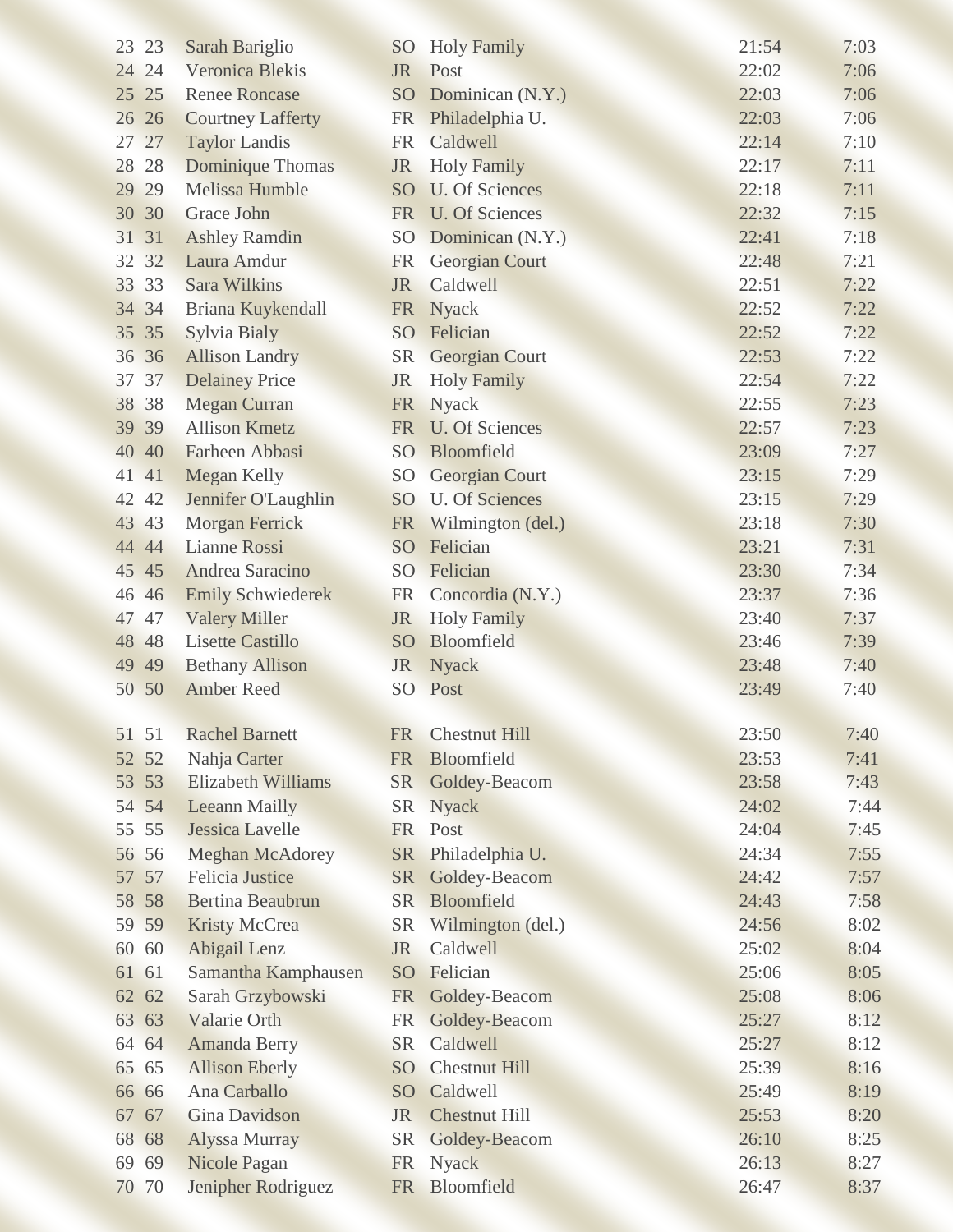| 71 71 |       | <b>Faye Waanders</b>      | $SO_{\odot}$    | Caldwell             | 27:02 | 8:42  |
|-------|-------|---------------------------|-----------------|----------------------|-------|-------|
|       | 72 72 | Samia Blessigale          | <b>FR</b>       | Goldey-Beacom        | 27:16 | 8:47  |
|       | 73 73 | Diana Castellanos         |                 | SR Post              | 27:17 | 8:47  |
|       | 74 74 | Jennie Heisler            | JR              | Concordia (N.Y.)     | 27:18 | 8:47  |
|       | 75 75 | Rosalina Iott             | <b>SR</b>       | <b>Chestnut Hill</b> | 27:24 | 8:49  |
|       | 76 76 | Paola Moran               |                 | FR Caldwell          | 28:15 | 9:06  |
|       | 77 77 | <b>Chelsey Patten</b>     | JR              | <b>Chestnut Hill</b> | 28:32 | 9:11  |
|       | 78 78 | <b>Alexis Harris</b>      | SO <sub>1</sub> | <b>Holy Family</b>   | 29:03 | 9:21  |
|       | 79 79 | <b>Ashley Hodges</b>      |                 | SR Dominican (N.Y.)  | 30:18 | 9:45  |
|       | 80 80 | Sharrika Brent            |                 | SR Dominican (N.Y.)  | 30:57 | 9:58  |
| 81 81 |       | <b>Chenessa Blakemore</b> |                 | SR Concordia (N.Y.)  | 31:13 | 10:03 |
|       | 82 82 | <b>Kathleen Saunders</b>  | <b>JR</b>       | Bloomfield           | 31:35 | 10:10 |
|       | 83 83 | Arafat Omidiran           | <b>JR</b>       | Concordia (N.Y.)     | 32:21 | 10:25 |
|       | 84 84 | Katie Spreitzer           | <b>JR</b>       | Concordia (N.Y.)     | 32:40 | 10:31 |
|       | 85 85 | Joanna Chacom             |                 | <b>SR</b> Felician   | 36:04 | 11:37 |
|       |       |                           |                 |                      |       |       |

# TEAM SCORE

|   |       | 1. Philadelphia University |                    | <b>Total: Points 44</b> |
|---|-------|----------------------------|--------------------|-------------------------|
|   |       |                            | $(20:44$ $1:43:38$ | 1:43)                   |
|   | PLACE | <b>NAMIE</b>               | YR                 | <b>THRIB</b>            |
|   | 2     | Alyssa Litty               | FR                 | 20:04                   |
| 2 | 5     | Taylor Falvey              | SO                 | 20:23                   |
| 3 | 6     | Emilie Barton              | FR                 | 20:36                   |
| 4 | 9     | Chelsea Attaway            | JR.                | 20:48                   |
| 5 | 22    | Christina Wetzel           | JR                 | 21:47                   |
| 6 | (26)  | Courtney Lafferty          | FR.                | 22:03                   |
|   | (56)  | Meghan McAdorey            | SR.                | 24:34                   |

### 2. Georgian Court Total: Points 81

### (20:44 1:43:38 1:43) PLACE NAME YR TIME 1 8 Isalin Howard SO 20:47 2 10 Justine Berger SR 20:53 3 14 Cynthia Cuiule SR 21:12 4 17 Jamie Hand FR 21:28 5 32 Laura Amdur FR 22:48 6 (36) Allison Landry SR 22:53 7 (41) Megan Kelly SO 23:15

### 3. University of Science Total: Points 97

## $(21.37 \quad 1.48.03 \quad 2.22)$

|               |              | 1 4 4 5 J 7         | $\bot$ . $\bot$ $\cup$ $\cup$ | $L \bullet L L$ |
|---------------|--------------|---------------------|-------------------------------|-----------------|
|               | <b>PLACE</b> | NAMI B              |                               | <b>THININ</b>   |
|               | 3            | Brianna Ligotski    | FR                            | 20:10           |
| $\mathcal{D}$ | 15           | Jordan Lyons        | SR.                           | 21:22           |
| 3             | 20           | Kristin Waters      | SR                            | 21:41           |
| 4             | 29           | Melissa Humble      | SO.                           | 22:18           |
| 5             | 30           | Grace John          | FR.                           | 22:32           |
| 6             | (39)         | Allison Kmetz       | FR.                           | 22:57           |
| Ξ             | (42)         | Jennifer O'Laughlin | SO.                           | 23:15           |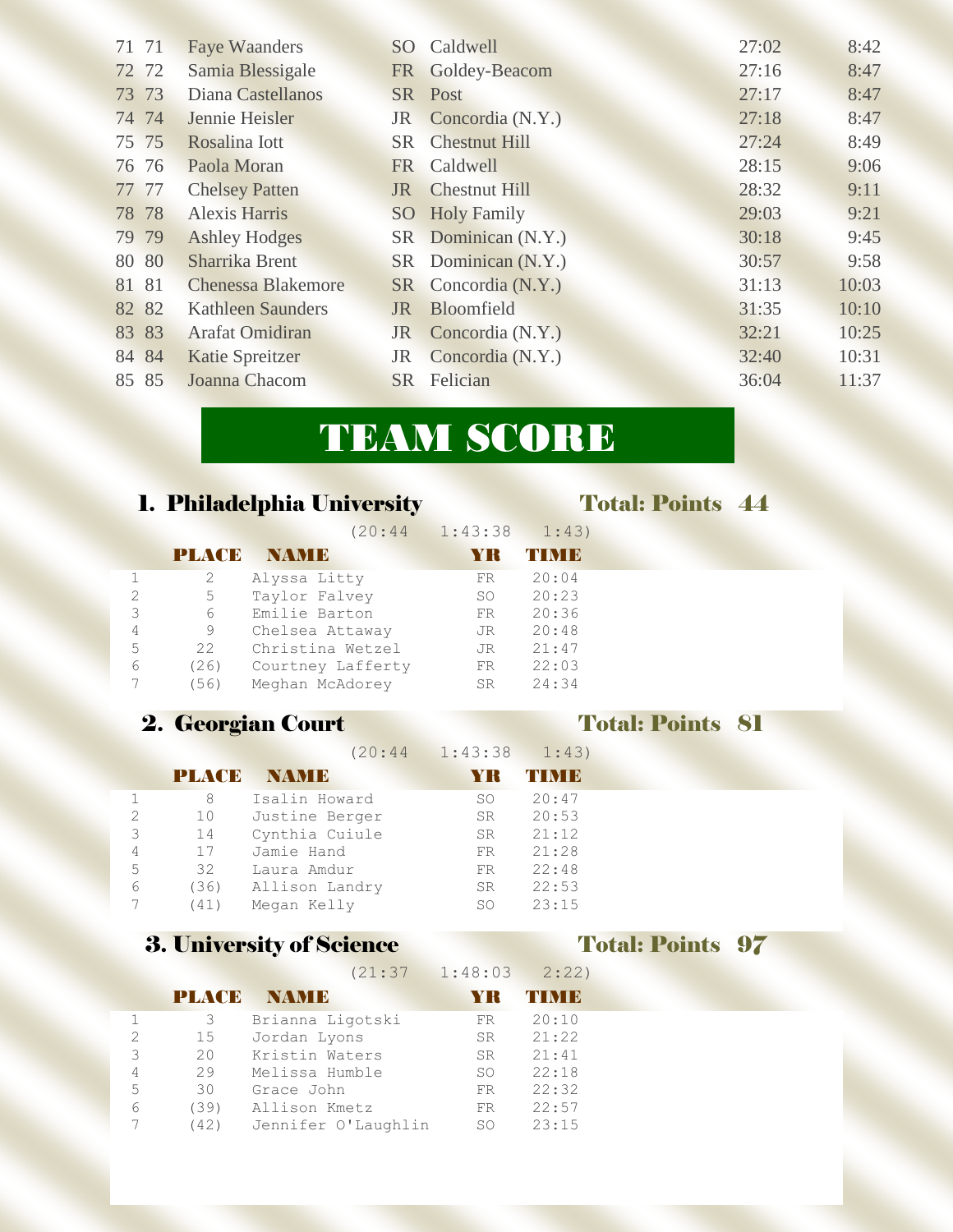### 4. Dominca, N.Y. Total: Points 98

|   |               | (21:42)          | $1:48:29$ $2:00)$ |           |
|---|---------------|------------------|-------------------|-----------|
|   | <b>PLAYER</b> | NAM B            |                   | T N N I B |
|   |               | Carolina Cassin  | FR                | 20:41     |
| 2 | 16            | Krystal Campbell | JR.               | 21:24     |
| 3 | 19            | Jessica Avila    | JR.               | 21:40     |
| 4 | 25            | Renee Roncase    | SO.               | 22:03     |
| 5 | 31            | Ashley Ramdin    | SO.               | 22:41     |
| 6 | (79)          | Ashley Hodges    | SR.               | 30:18     |
|   |               | Sharrika Brent   | <b>SR</b>         | 30:57     |

### 5. Wilmington (Delaware) Total: Points 128

|   |    | $(21:49 \t1:49:05 \t5:56)$ |     |              |
|---|----|----------------------------|-----|--------------|
|   |    | <b>PLACE NAME</b>          | YR  | <b>TNNID</b> |
|   |    | Althea Davidson            | SO. | 19:00        |
|   | 4  | Jeanette Halliburton       | JR  | 20:10        |
| ₹ | 21 | Whitney Hora               | JR. | 21:41        |
| 4 | 43 | Morgan Ferrick             | FR  | 23:18        |
| 5 | 59 | Kristy McCrea              | SR. | 24:56        |

### **6. Holy Name Total: Points 146**

(22:22 1:51:48 2:37)

|          | PLACE  | NAMI B           |           | 4 Y N J B |
|----------|--------|------------------|-----------|-----------|
| 1.       | 11     | Jennifer Boyle   | FR.       | 21:03     |
|          | 23     | Sarah Bariglio   | SO        | 21:54     |
| ₹        | 28     | Dominique Thomas | <b>JR</b> | 22:17     |
| $\Delta$ | 37     | Delainey Price   | JR.       | 22:54     |
| 5        | 47     | Valery Miller    | <b>JR</b> | 23:40     |
| 6        | $+781$ | Alexis Harris    | SO        | 29:03     |

### 7. Nyack, N.Y. Total: Points 146

|   |       | (22:22)           | 1:51:48 | 2:43) |
|---|-------|-------------------|---------|-------|
|   | PLACE | NAMI D            | YR      | TIMB  |
|   | 12    | Pamela Code       | SO.     | 21:05 |
|   | 13    | Tori Trador       | FR.     | 21:08 |
| 3 | 34    | Briana Kuykendall | FR      | 22:52 |
| 4 | 38    | Megan Curran      | FR      | 22:55 |
| 5 | 49    | Bethany Allison   | JR.     | 23:48 |
| 6 | (54)  | Leeann Mailly     | SR.     | 24:02 |
|   | (69)  | Nicole Pagan      | FR      | 26:13 |

### 8. Post Total: Points 220

|   |     |                   | $(23:46$ 1:58:49 5:40) |               |
|---|-----|-------------------|------------------------|---------------|
|   |     | <b>PLACE NAME</b> | AY RE                  | <b>THINTE</b> |
|   | 18  | Brianna Docimo    | SR                     | 21:37         |
|   | 2.4 | Veronica Blekis   | JR                     | 22:02         |
| 3 | 50  | Amber Reed        |                        | $SO \t 23:49$ |
| 4 | 55  | Jessica Lavelle   | FR                     | 24:04         |
| 5 | 73  | Diana Castellanos | SR                     | 27:17         |